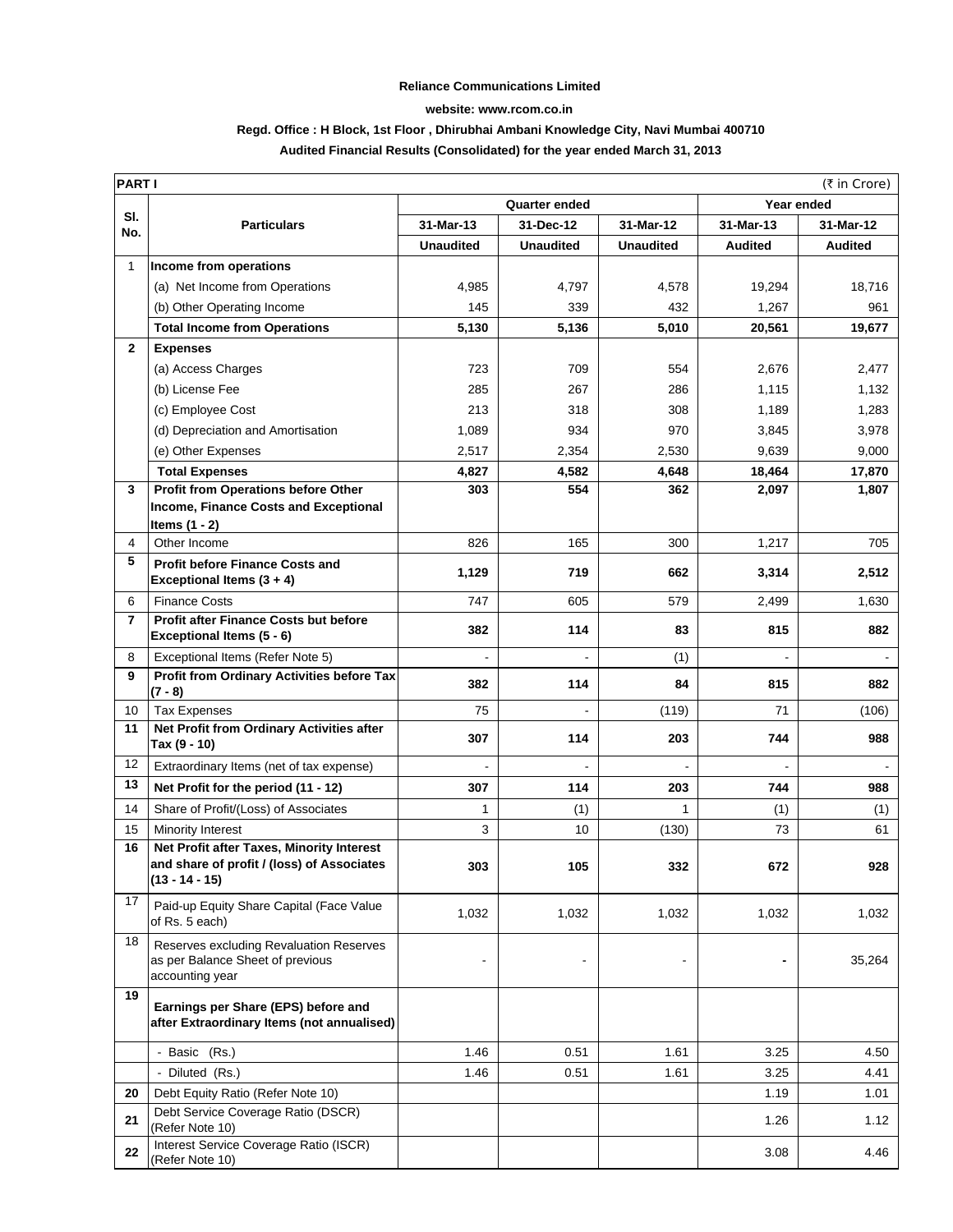| <b>PART II</b>            |                                                                                                 |                      |                  |                  |                |                |
|---------------------------|-------------------------------------------------------------------------------------------------|----------------------|------------------|------------------|----------------|----------------|
| <b>Select Information</b> |                                                                                                 |                      |                  |                  |                |                |
|                           |                                                                                                 | <b>Quarter ended</b> |                  |                  | Year ended     |                |
| SI.<br>No.                | <b>Particulars</b>                                                                              | 31-Mar-2013          | 31-Dec-2012      | 31-Mar-2012      | 31-Mar-2013    | 31-Mar-2012    |
|                           |                                                                                                 | <b>Unaudited</b>     | <b>Unaudited</b> | <b>Unaudited</b> | <b>Audited</b> | <b>Audited</b> |
| A                         | <b>Particulars of Shareholding</b>                                                              |                      |                  |                  |                |                |
|                           | <b>Public Shareholding</b>                                                                      |                      |                  |                  |                |                |
|                           | Number of Shares                                                                                | 663,318,324          | 663,318,324      | 663,318,324      | 663,318,324    | 663,318,324    |
|                           | Percentage of Shareholding                                                                      | 32.14%               | 32.14%           | 32.14%           | 32.14%         | 32.14%         |
| $\overline{2}$            | <b>Promoters and Promoter Group</b><br>Shareholding                                             |                      |                  |                  |                |                |
|                           | (a) Pledged / Encumbered                                                                        |                      |                  |                  |                |                |
|                           | - Number of Shares                                                                              | Nil                  | Nil              | Nil              | Nil            | Nil            |
|                           | - Percentage of Shares (as a % of the total<br>shareholding of promoters and Promoter<br>Group) | N.A.                 | N.A.             | N.A.             | N.A.           | N.A.           |
|                           | - Percentage of Shares (as a % of the total<br>share capital of the company)                    | N.A.                 | N.A.             | N.A.             | N.A.           | N.A.           |
|                           | (b) Non-encumbered                                                                              |                      |                  |                  |                |                |
|                           | - Number of Shares                                                                              | 1,400,708,557        | 1,400,708,557    | 1,400,708,557    | 1,400,708,557  | 1,400,708,557  |
|                           | - Percentage of Shares (as a % of the total<br>shareholding of promoters and Promoter<br>Group) | 100.00%              | 100.00%          | 100.00%          | 100.00%        | 100.00%        |
|                           | - Percentage of Shares (as a % of the total<br>share capital of the company)                    | 67.86%               | 67.86%           | 67.86%           | 67.86%         | 67.86%         |

| в | <b>Investor Complaints</b>                     |                           |
|---|------------------------------------------------|---------------------------|
|   | <b>Particulars</b>                             | Quarter ended 31-Mar-2013 |
|   | Pending at the beginning of the quarter        | Nil                       |
|   | Received during the quarter                    | 33                        |
|   | Disposed off during the quarter                | 33                        |
|   | Remaining unresolved at the end of the quarter | Nil                       |

|                | (₹ in Crore)<br>Segment wise Revenue, Results and Capital Employed |                      |                          |                  |                |                |  |
|----------------|--------------------------------------------------------------------|----------------------|--------------------------|------------------|----------------|----------------|--|
| SI.            | <b>Particulars</b>                                                 | <b>Quarter ended</b> |                          |                  | Year ended     |                |  |
| No.            |                                                                    | 31-Mar-13            | 31-Dec-12                | 31-Mar-12        | 31-Mar-13      | 31-Mar-12      |  |
|                |                                                                    | <b>Unaudited</b>     | <b>Unaudited</b>         | <b>Unaudited</b> | <b>Audited</b> | <b>Audited</b> |  |
|                | <b>Segment Revenue</b>                                             |                      |                          |                  |                |                |  |
|                | (a) Wireless                                                       | 4,626                | 4,515                    | 4,505            | 18,090         | 17,696         |  |
|                | (b) GEBU                                                           | 2,466                | 2,454                    | 2,440            | 9.804          | 9,418          |  |
|                | (c) Others / Unallocated                                           | 777                  | 223                      | 270              | 1,462          | 1,100          |  |
|                | <b>Total</b>                                                       | 7,869                | 7,192                    | 7,215            | 29,356         | 28,214         |  |
|                | Less: Inter segment revenue                                        | (1, 913)             | (1,891)                  | (1,905)          | (7,578)        | (7, 832)       |  |
|                | <b>Income from Operations</b>                                      | 5,956                | 5,301                    | 5,310            | 21,778         | 20,382         |  |
| $\overline{2}$ | <b>Segment Results</b>                                             |                      |                          |                  |                |                |  |
|                | Profit / (Loss) before Tax and Finance Cost<br>from each segment   |                      |                          |                  |                |                |  |
|                | (a) Wireless                                                       | 593                  | 663                      | 524              | 2,549          | 2,431          |  |
|                | (b) GEBU                                                           | 226                  | 262                      | 398              | 1,117          | 1,093          |  |
|                | (c) Others / Unallocated                                           | 310                  | (206)                    | (260)            | (352)          | (1,012)        |  |
|                | <b>Total</b>                                                       | 1,129                | 719                      | 662              | 3,314          | 2,512          |  |
|                | Less: Finance Costs                                                | 747                  | 605                      | 579              | 2,499          | 1,630          |  |
|                | Less: Exceptional Items                                            |                      | $\overline{\phantom{a}}$ | (1)              |                | $\blacksquare$ |  |
|                |                                                                    |                      |                          |                  |                |                |  |
|                | <b>Total Profit before Tax</b>                                     | 382                  | 114                      | 84               | 815            | 882            |  |
|                |                                                                    |                      |                          |                  |                |                |  |
| 3              | <b>Capital Employed</b>                                            |                      |                          |                  |                |                |  |
|                | (Segment assets - Segment liabilities)                             |                      |                          |                  |                |                |  |
|                | (a) Wireless                                                       | 56,659               | 55,396                   | 56,352           | 56,659         | 56,352         |  |
|                | (b) GEBU                                                           | 15,313               | 16,125                   | 10,212           | 15,313         | 10,212         |  |
|                | (c) Others / Unallocated                                           | 4,150                | 6,694                    | 9,914            | 4,150          | 9,914          |  |
|                | <b>Total</b>                                                       | 76,122               | 78,215                   | 76,478           | 76,122         | 76,478         |  |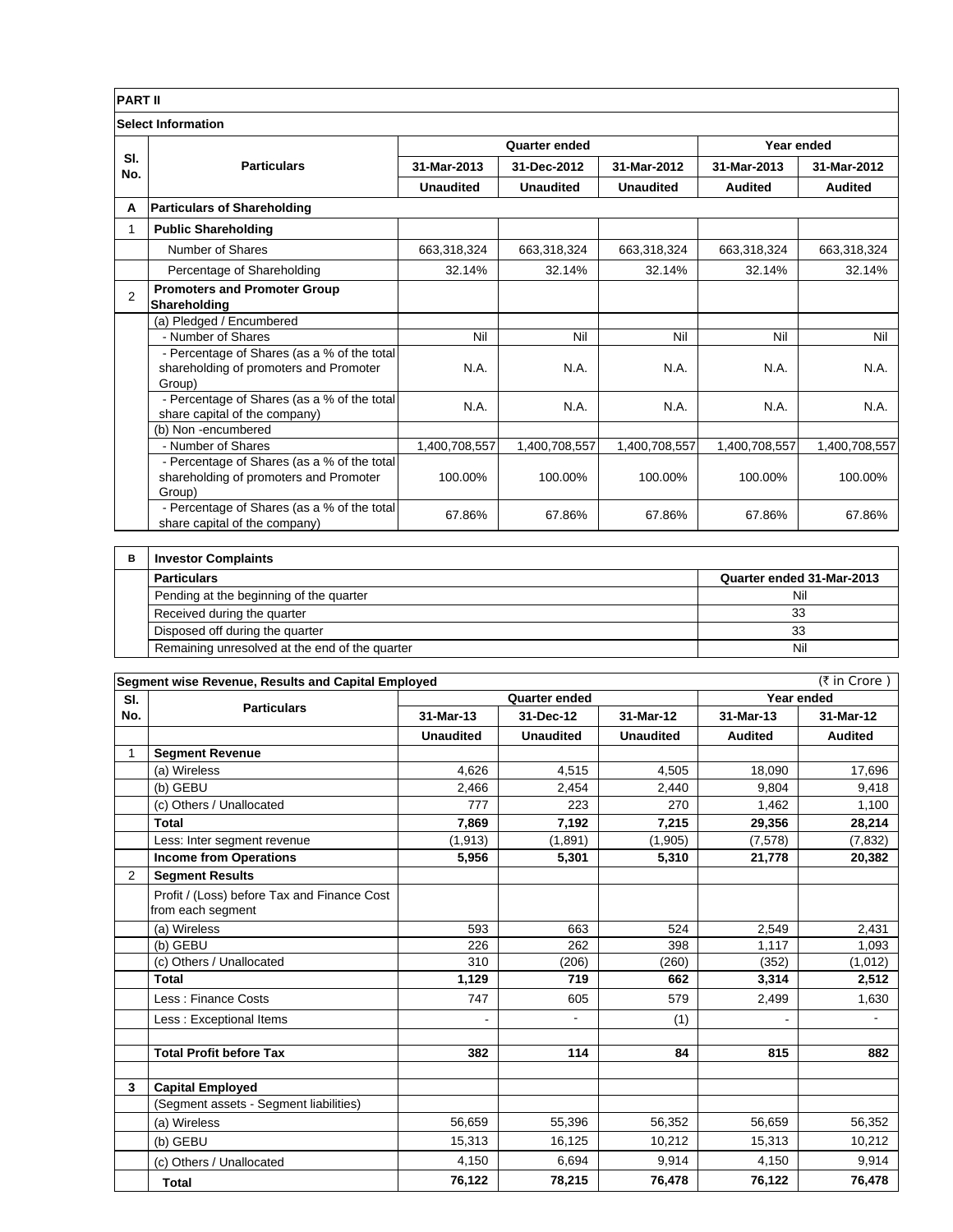|              | (₹ in Crore)<br><b>Consolidated Statement of Assets and Liabilities</b> |                |                |  |  |
|--------------|-------------------------------------------------------------------------|----------------|----------------|--|--|
|              |                                                                         | As at          | As at          |  |  |
|              | <b>Particulars</b>                                                      | 31-Mar-13      | 31-Mar-12      |  |  |
|              |                                                                         | <b>Audited</b> | <b>Audited</b> |  |  |
| A            | <b>Equity and Liabilities</b>                                           |                |                |  |  |
| 1            | <b>Shareholder's Funds</b>                                              |                |                |  |  |
|              | (a) Share Capital                                                       | 1,032          | 1,032          |  |  |
|              | (b) Reserves and Surplus                                                | 32,818         | 35,264         |  |  |
|              | Sub-total - Shareholders' Fund                                          | 33,850         | 36,296         |  |  |
| $\mathbf{2}$ | <b>Minority Interest</b>                                                | 725            | 860            |  |  |
| 3            | Non Current Liabilities                                                 |                |                |  |  |
|              | (a) Long Term Borrowings                                                | 28,678         | 29,646         |  |  |
|              | (b) Deferred Tax Liabilities (Net)                                      | 1.372          | 1.018          |  |  |
|              | (c) Other Long Term Liabilities                                         | 1,233          | 1,217          |  |  |
|              | (d) Long Term Provisions                                                | 885            | 824            |  |  |
|              | Sub-total - Non Current Liabilities                                     | 32,168         | 32,705         |  |  |
| 4            | <b>Current Liabilities</b>                                              |                |                |  |  |
|              | (a) Short Term Borrowings                                               | 8,800          | 5,539          |  |  |
|              | (b) Trade Payables                                                      | 2.364          | 2,318          |  |  |
|              | (c) Other Current Liabilities                                           | 10,401         | 11,881         |  |  |
|              | (d) Short Term Provisions                                               | 1,874          | 2,666          |  |  |
|              | <b>Sub-total - Current Liabilities</b>                                  | 23,439         | 22,404         |  |  |
|              | <b>Total Equity and Liabilities</b>                                     | 90,182         | 92,265         |  |  |
| В            | <b>Assets</b>                                                           |                |                |  |  |
| 1            | <b>Non Current Assets</b>                                               |                |                |  |  |
|              | (a) Fixed Assets                                                        | 69,252         | 71,478         |  |  |
|              | (b) Goodwill on Consolidation                                           | 5,125          | 5,009          |  |  |
|              | (c) Non Current Investments                                             | 111            | 133            |  |  |
|              | (e) Long Term Loans and Advances                                        | 3,210          | 2,482          |  |  |
|              | (f) Other Non Current Assets                                            | 223            | 618            |  |  |
|              | <b>Sub-total - Non Current Assets</b>                                   | 77,921         | 79,720         |  |  |
| $\mathbf{2}$ | <b>Current Assets</b>                                                   |                |                |  |  |
|              | (a) Current Investment                                                  | 551            | 519            |  |  |
|              | (b) Inventories                                                         | 497            | 566            |  |  |
|              | (c) Trade Receivables                                                   | 3,911          | 3,584          |  |  |
|              | (d) Cash and Cash Balances                                              | 731            | 550            |  |  |
|              | (e) Short Term Loans and Advances                                       | 4,581          | 4,988          |  |  |
|              | (f) Other Current Assets                                                | 1,990          | 2,338          |  |  |
|              | <b>Sub-total - Current Assets</b>                                       | 12,261         | 12,545         |  |  |
|              | <b>Total Assets</b>                                                     | 90,182         | 92,265         |  |  |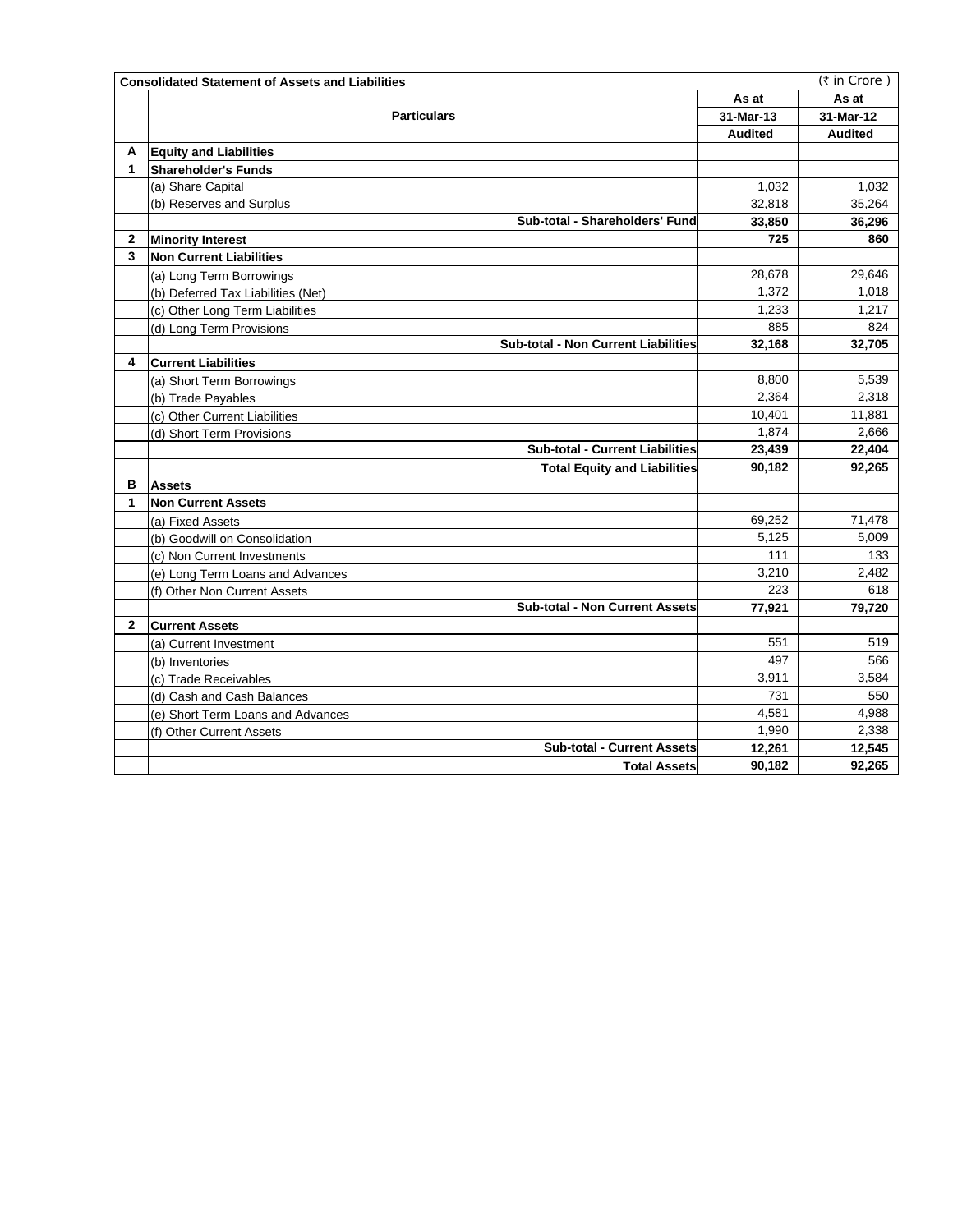## **Notes**

- 1. Figures of the previous period have been regrouped and reclassified, wherever required.
- 2. In accordance with the notification issued by the Ministry of Corporate Affairs (MCA) on August 9, 2012, the Company has, during the year, added  $\bar{\tau}$  705 crore to the cost of capitalised assets and  $\bar{\tau}$ 287 crore to the Foreign Currency Monetary Items Translation Difference Account by reversing the exchange difference regarded as an adjustment to interest cost on account of restating long term monetary items expressed in foreign currency at year end prevailing rates in accordance with para 4(e) of Accounting Standard 16 "Borrowing Costs". The said interest was adjusted by withdrwal of an equivalent amount from General Reserve during the previous year ended March 31, 2012 and hence, it has been credited to General Reserve.
- 3. BPO Division of Reliance BPO Private Limited ("RBPO"), a wholly owned Subsidiary of Reliance Communications Infrastructure Limited ("RCIL"), a wholly owned subsidiary of the Company, has been demerged into RCIL pursuant to the Scheme of Amalgamation ("the Scheme") under Section 391 to 394 of the Companies Act, 1956 sanctioned by the Hon'ble High Court of judicature at Bombay vide Order dated December 20, 2012, with an Appointed Date being April 1, 2012. Upon the Scheme becoming effective on February 20, 2013, all the assets and liabilities as appearing in the books of accounts relating to BPO Division as on the Appointed Date have been recorded in the books of RCIL at their respective book values and investment in Preference Shares of RBPO is debited to Statement of Profit and Loss and adjusted by withdrawing an equivalent amount from Share Premium Account. Excess of liabilities of  $\bar{\tau}$  470 crore over assets has been charged to Share Premium Account by RCIL and as required for consolidation to General Reserve.
- 4. Pursuant to the Schemes of Amalgamation and Arrangement ("the Schemes") under Sections 391 to 394 of the Companies Act, 1956 approved by Hon'ble High Court of Judicature at Bombay vide orders dated July 21, 2006 and August 10, 2006 (revised) and by Hon'ble High Court of Gujarat vide order dated July 18, 2006, out of the excess of fair value of assets over liabilities,  $\bar{\tau}$  3,000 crore was credited to and held as Provision for Business Restructuring (PBR) to meet increased depreciation cost, expenses and losses including on account of impairment or write down of assets which would be suffered by the Company, pursuant to the Scheme or otherwise in course of its business or in carrying out such restructuring of the operations of the Company or its subsidiaries. The Company has reassessed the requirement for maintaining such PBR and based thereon, reversed  $\bar{\tau}$  550 crore during the year as no longer required, leaving balance of  $\bar{\tau}$  488 crore being dealt with in accordance with the said Scheme. The said amount of reversal of PBR has been reflected as part of Other Income.
- 5. Pursuant to the direction of the Hon'ble High Court of judicature at Bombay and option exercised by the Boards of the respective Companies, in accordance with and as per the arrangements approved by the Hon'ble High Court under different Schemes of Arrangement binding on the Company and three of its subsidiaries, namely, Reliance Communications Infrastructure Limited, Reliance Infratel Limited and Reliance Telecom Limited, expenses and/ or losses, identified by the Boards of the respective companies as being exceptional or otherwise subject to the Accounting treatment prescribed in the Schemes of Arrangement sanctioned by the Hon'ble High Court and comprising of ₹ Nil (Previous year ₹ 1,107 crore) of debts due and subsidy claimed from the Government, ₹ 325 (Previous year  $\bar{\tau}$  Nil) by impairment of capital work in progress,  $\bar{\tau}$  Nil (Previous year  $\bar{\tau}$  951 crore) regarded as an adjustment to interest cost on account of restating long term monetary items expressed in foreign currency at year end prevailing rates,  $\bar{\tau}$  275 crore (Previous year  $\bar{\tau}$  Nil) of depreciation consequent to addition of exchange differences on long term borrowing relating to capital assets to the cost of capitalised assets, as also  $\bar{\tau}$  203 crore (Previous year  $\bar{\tau}$  576 crore) of net losses on settlement of items recovered and/ or discharged in foreign currency,  $\bar{\tau}$  638 crore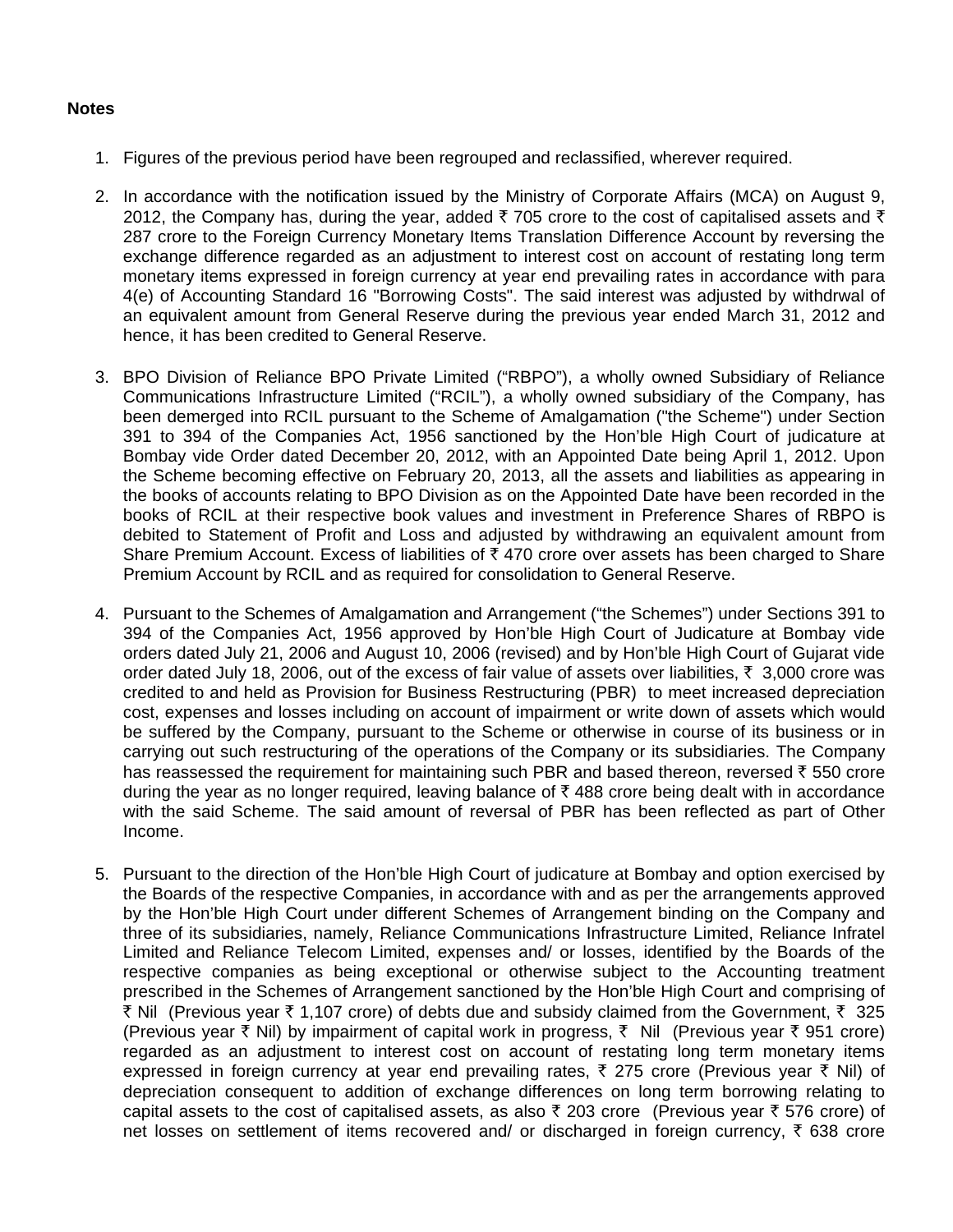(Previous year  $\bar{\tau}$  45 crore) being amortisation of Foreign Currency Monetary Item Translation Difference Account, excluding the portion added to the cost of fixed assets or carried forward as Foreign Currency Monetary Item Translation Difference Account in accordance with Para 46 A inserted into Accounting Standard (AS) 11 "The Effects of Changes in Foreign Exchange Rates" in context of unprecedented volatility in exchange rates during the year,  $\bar{\tau}$  62 crore (Previous year  $\bar{\tau}$  70 crore) fuel cost considered to be incremental and arising from the non availability of contracted or expected power,  $\bar{\tau}$  385 crore (Previous year  $\bar{\tau}$  651 crore) deferred tax liability have been met by withdrawal from corresponding General Reserves, leaving no impact on profit for the year ended March 31, 2013. Such withdrawals have been included/ reflected in the Statement of Profit and Loss. While the Company has been legally advised that such inclusion in the Statement of Profit and Loss is in accordance with Revised Schedule VI of the Companies Act, 1956, in anticipation of clarification sought from ICAI that such inclusion in the Statement of Profit and Loss is not contrary to Revised Schedule VI, this Accounting treatment has been referred to by the Auditors of the Company in their Report.

- 6. Department of Telecommunication (DoT) has, during the quarter, issued demand on the Company for  $\bar{\tau}$  1,758 crore towards levy of one time Spectrum Charges, being the prospective charges for holding CDMA Spectrum beyond 2.5 MHz for the period from January 1, 2013 till the expiry of the initial terms of the respective Licenses. DoT has also issued a demand on the Subsidiary of the Company one time Spectrum Charges, being retrospective charges of  $\bar{\tau}$  5 crore for holding GSM Spectrum beyond 6.2 MHz for the period from July 1, 2008 to December 31, 2012 and prospective charge of  $\bar{\tau}$  169 crore for GSM spectrum held beyond 4.4 MHz for the period from January 1, 2013 till the expiry of the initial terms of the respective Licenses. Based on a petition filed by the Company, the Hon'ble High Court of Kolkata, vide its orders dated February 14, 2013 and April 19, 2013 has stayed the operation of the impugned demand till further order. The Company is of the opinion that the said demand, *inter alia*, is an alteration of financial terms of the licenses issued in the past and has also been legally advised. Accordingly, no provision in this regard is required.
- 7. The Board of Directors has recommended a dividend of Re. 0.25 per equity share of  $\bar{\tau}$  5 each i.e. 5% for the financial year ended on March 31, 2013, subject to approval of the shareholders at the ensuing Annual General Meeting.
- 8. The Company is operating with Wireless, GEBU and Others / Unallocated segments. Accordingly, segment-wise information has been given. This is in line with the requirement of AS 17 "Segment Reporting".
- 9. Figures for the quarter ended March 31, 2013 and March 31, 2012 are balancing figure between audited figures in respect of the full financial year and published year to date figures up to the third quarter of the relevant financial year
- 10. Formula used for the computation of ratios:
	- i ) Debt Equity Ratio = Debt/ Equity;
	- ii) Debt Service Coverage Ratio (DSCR) = Earnings before depreciation, interest, tax/ (Interest + Principal repayment);
	- iii) Interest Service Coverage Ratio (ISCR) = Earnings before depreciation, interest, tax/ (Interest expense)
- 11. The Company has opted to publish consolidated financial results for the year 2012 13. Standalone financial results, for the quarter and year ended March 31, 2013 can be viewed on the website of the Company, National Stock Exchange of India Limited and BSE Limited at www.rcom.co.in, www.nseindia.com and www.bseindia.com respectively.